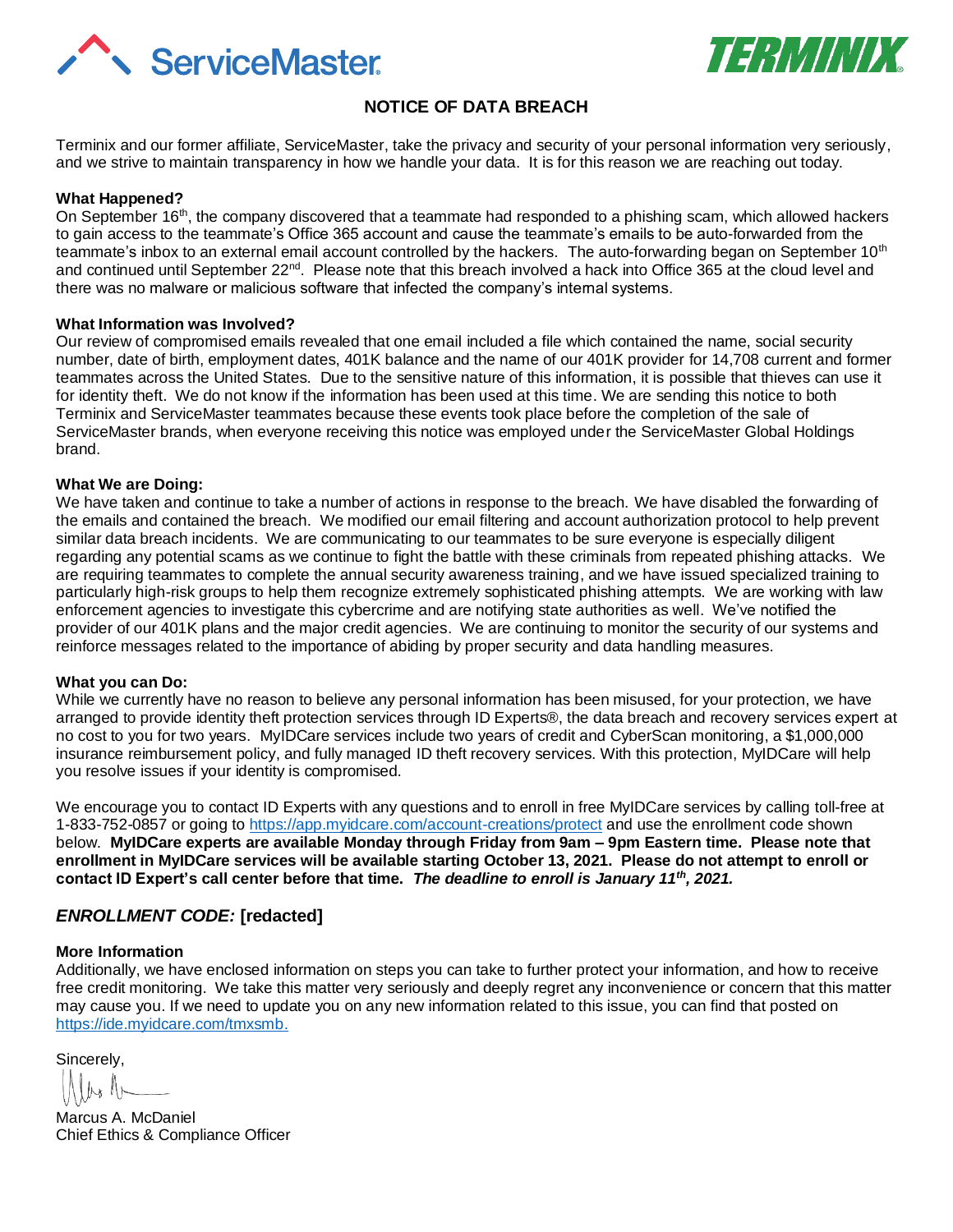

### **Recommended Steps to Help Protect your Information**

**1. Website and Enrollment.** Go to <https://app.myidcare.com/account-creation/protect> and follow the instructions for enrollment using your Enrollment Code provided.

**2. Activate the credit monitoring** provided as part of your MyIDCare membership. The monitoring included in the membership must be activated to be effective. Note: You must have established credit and access to a computer and the internet to use this service. If you need assistance, MyIDCare will be able to assist you.

**3. Telephone.** Contact MyIDCare (toll-free) at 1-833-752-0857 to gain additional information about this event and speak with knowledgeable representatives about the appropriate steps to take to protect your credit identity.

**4. Review your credit reports.** We recommend that you remain vigilant by reviewing account statements and monitoring credit reports. Under federal law, you also are entitled every 12 months to one free copy of your credit report from each of the three major credit reporting companies. To obtain a free annual credit report, go to [www.annualcreditreport.com](http://www.annualcreditreport.com/) or call 1-877-322-8228. You may wish to stagger your requests so that you receive a free report by one of the three credit bureaus every four months.

If you discover any suspicious items and have enrolled in MyIDCare, notify them immediately by calling or by logging into the MyIDCare website and filing a request for help.

If you file a request for help or report suspicious activity, you will be contacted by a member of our ID Care team who will help you determine the cause of the suspicious items. In the unlikely event that you fall victim to identity theft as a consequence of this incident, you will be assigned an ID Care Specialist who will work on your behalf to identify, stop and reverse the damage quickly.

You should also know that you have the right to file a police report if you ever experience identity fraud. Please note that in order to file a crime report or incident report with law enforcement for identity theft, you will likely need to provide some kind of proof that you have been a victim. A police report is often required to dispute fraudulent items. You can report suspected incidents of identity theft to local law enforcement or to the Attorney General.

**5. Place Fraud Alerts** with the three credit bureaus. If you choose to place a fraud alert, we recommend you do this after activating your credit monitoring. You can place a fraud alert at one of the three major credit bureaus by phone and also via Experian's or Equifax's website. A fraud alert tells creditors to follow certain procedures, including contacting you, before they open any new accounts or change your existing accounts. For that reason, placing a fraud alert can protect you, but also may delay you when you seek to obtain credit. The contact information for all three bureaus is as follows:

## **Credit Bureaus**

| <b>Equifax Fraud Reporting</b> | <b>Experian Fraud Reporting</b> |
|--------------------------------|---------------------------------|
| 1-866-349-5191                 | 1-888-397-3742                  |
| P.O. Box 105069                | P.O. Box 9554                   |
| Atlanta, GA 30348-5069         | Allen, TX 75013                 |
| www.equifax.com                | www.experian.com                |

TransUnion Fraud Reporting 1-800-680-7289 P.O. Box 2000 Chester, PA 19022-2000 [www.transunion.com](http://www.transunion.com/)

It is necessary to contact only ONE of these bureaus and use only ONE of these methods. As soon as one of the three bureaus confirms your fraud alert, the others are notified to place alerts on their records as well. You will receive confirmation letters in the mail and will then be able to order all three credit reports, free of charge, for your review. An initial fraud alert will last for one year.

### **Please Note: No one is allowed to place a fraud alert on your credit report except you.**